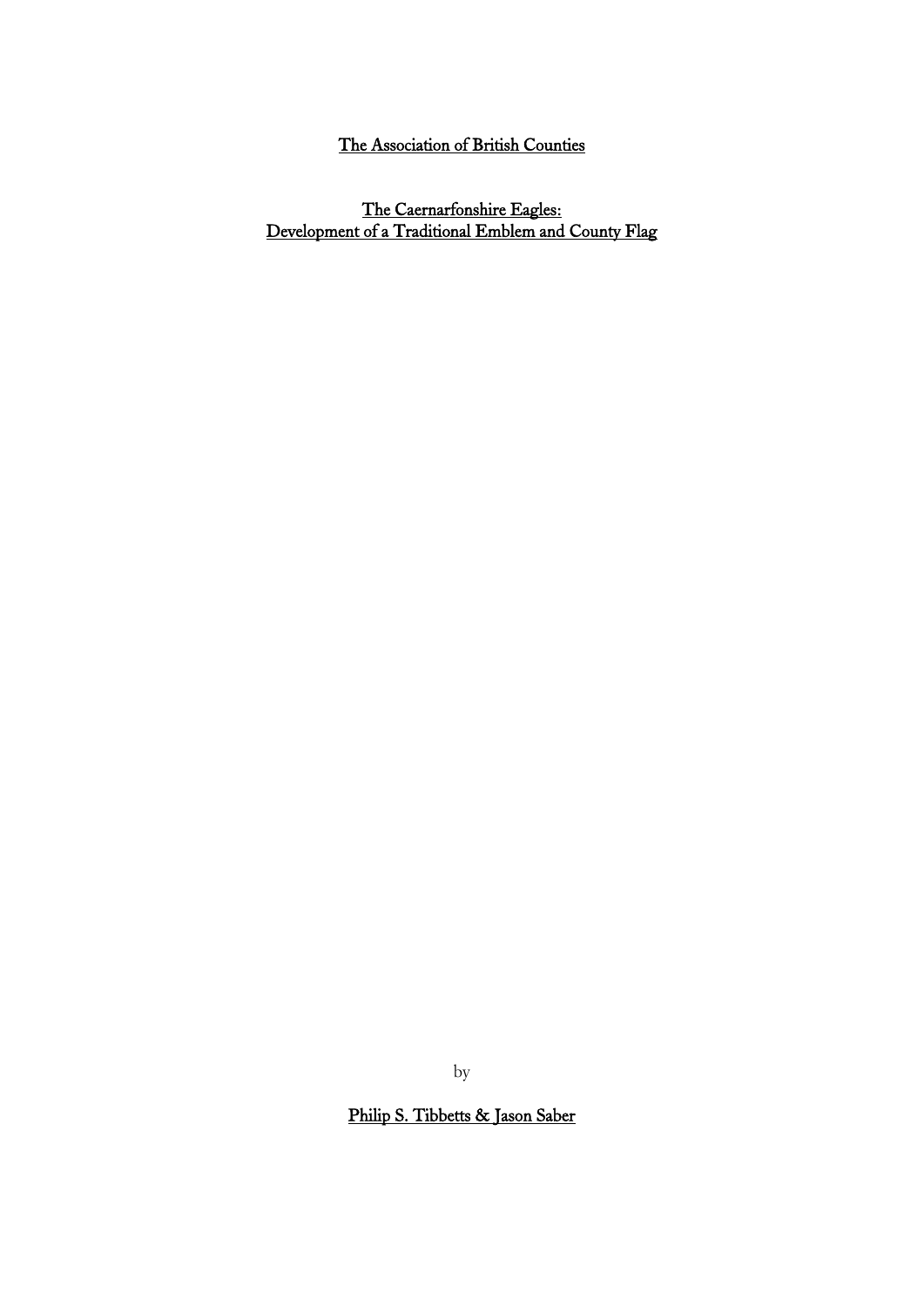## Contents

| Bibliography |  |
|--------------|--|
|              |  |
|              |  |

# **List of Illustrations**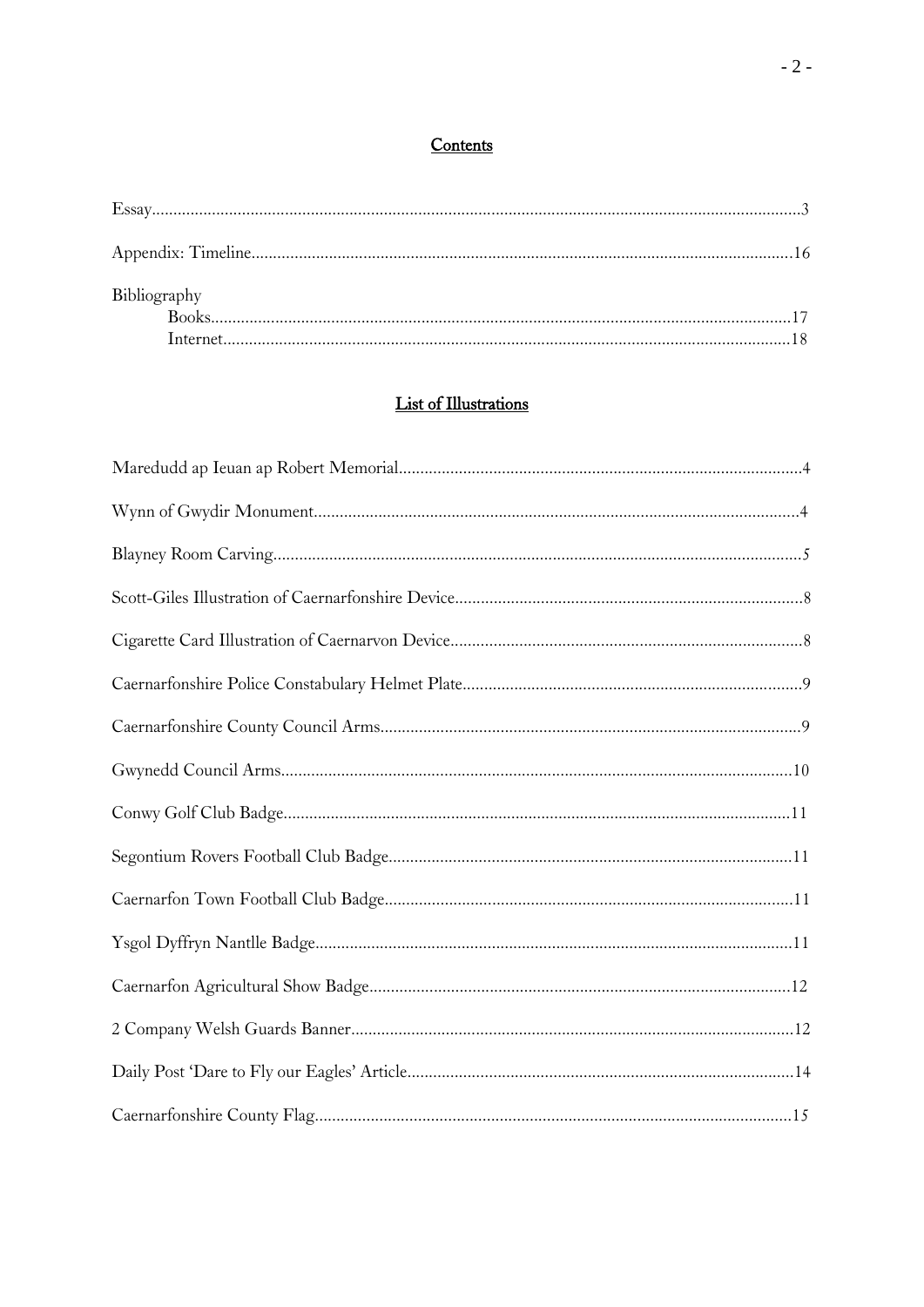## The Caernarfonshire Eagles: Development of a Traditional Emblem and County Flag

This purpose of this essay is to prove the validity of the famous three golden eagles in fess on green associated with the county of Caernarfonshire as the county emblem. To achieve the aim this report will investigate both the ancient origins of this symbol, its association with the county of Caernarfonshire and its modern legacy.

The origins of the emblem of the three eagles arranged in fess on a green field revolve around the ancient King of Gwynedd, Owain Gwynedd, to whom the symbol was attributed as his coat of arms. Owain Gwynedd was born around 1100 and became King of Gwynedd in 1137<sup>i</sup>. However, although heraldic devices and arms started being used in Wales from 1150 they did not start becoming common-place for nobility until 1300<sup>ii</sup>.

Despite this there is a wealth of evidence for the use of this device to symbolise Owain Gwynedd in the High Middle Ages. Mediæval Welsh nobility was very keen to prove its pedigree by being able to trace their ancestry back to the princes of the ancient Welsh kingdoms<sup>iii</sup>. As such there are a number of examples of the Welsh aristocracy only a few of centuries later using these attributed arms as a way of symbolising their dynastic links to Owain Gwynedd.

The main sources for the mediæval appearance of this symbol as the arms of Owain Gwynedd come from the heraldic manuscripts where many aristocrats sought to formalise their pedigree. These have

<sup>&</sup>lt;sup>i</sup> [http://en.wikipedia.org/wiki/Owain\\_Gwynedd](http://en.wikipedia.org/wiki/Owain_Gwynedd)

<sup>&</sup>lt;sup>ii</sup> Francis Jones 'The Development of Welsh Heraldry' (Heraldry Society, 1958)

iii Ibid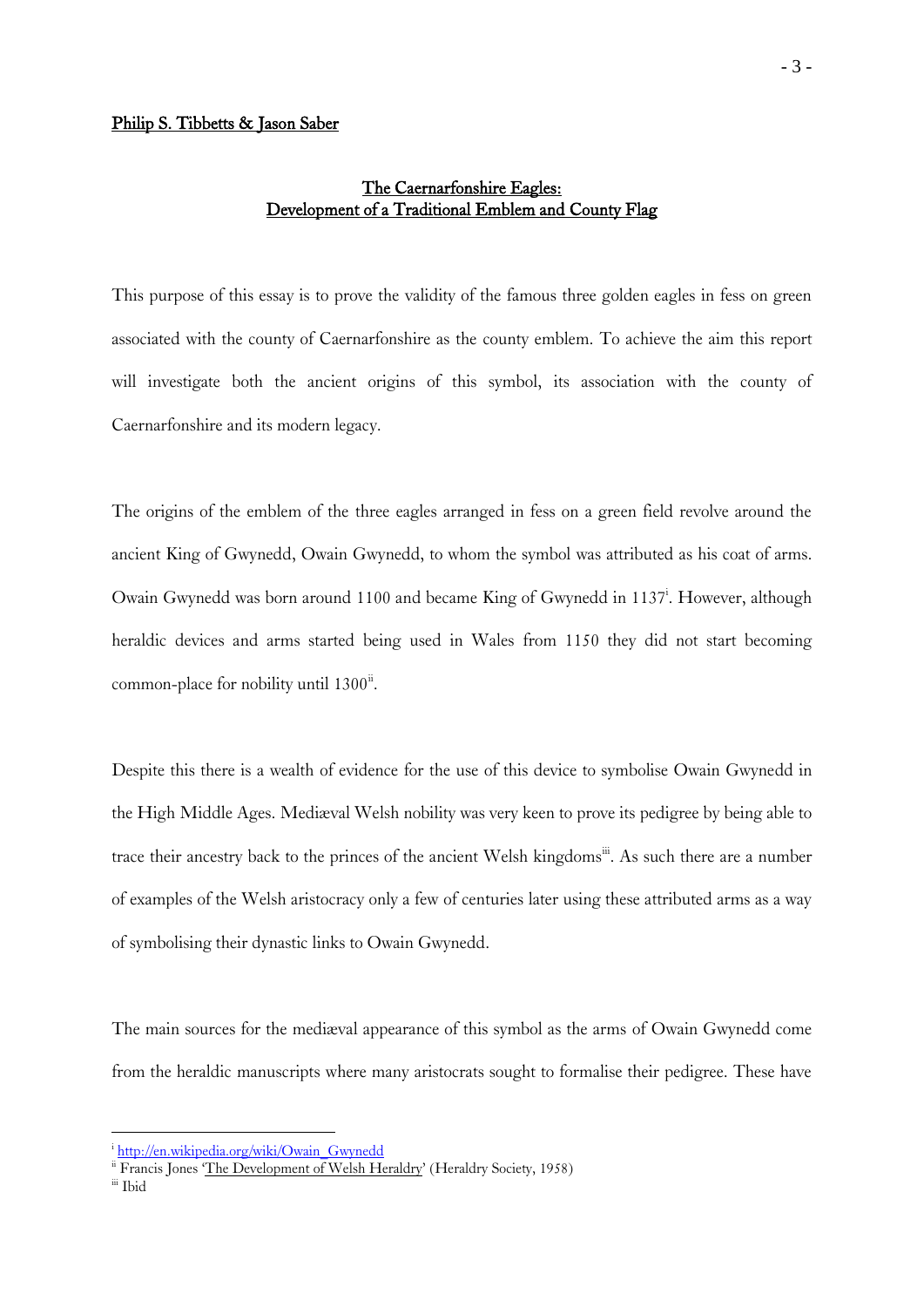been compiled and collated in the authoritative work of former Wales Herald of Arms Extraordinary Michael Powell Siddons. In his work 'The Development of Welsh Heraldry' he finds the earliest reference to the arms to be in the late fifteenth century work of the bard Gutun Owain<sup>iv</sup>.

The first ever depiction of these arms appears to be a brass memorial for Maredudd ap Ieuan ap Robert, a supposed descendant of Owain Gwynedd who died in 1525, which can be found in Dolwyddelan Church<sup>v</sup>. The same church also has an early seventeenth century<sup>vi</sup> stone monument for Wynn of Gwydir, descendants of Maredudd from sixty years later, that also features the eaglesvii.



Whilst the earliest full description of the arms (citing charges, colours and attribution) comes from the manuscript of Thomas ap Llywelyn ab Ithel circa 1562 and the earliest painting must be no later than the death in 1564 of bard and deputy herald, Gruffudd Hiraethog<sup>viii</sup>. The arms are also fully described or painted in the following manuscripts<sup>ix</sup>: Willian Cynwal, circa 1570-1580; Willian Ilyns, circa 1534-1580; George Owen of Henllys, circa 1586-96; Edward Puleston, circa 1590-1604; Simwynt Fychan, circa 1530-1606; Thomas Jones of Fountain Gate (the self proclaimed "principal

iv Michael Powell Siddons 'The Development of Welsh Heraldry: Volume I' (National Library of Wales, 1991) p288 <sup>v</sup> John Marsters Lewis 'Welsh Monumental Brasses' (National Museum of Wales, 1974)

vi <http://www.churchinwales.org.uk/parishholding/bangor/b052-en/history-en/A-brief-history-of-St-Gwyddelans-Church> vii Siddons 'The Development of Welsh Heraldry: Volume I' pIIb

viii Siddons 'The Development of Welsh Heraldry: Volume II' pp418-419

ix Ibid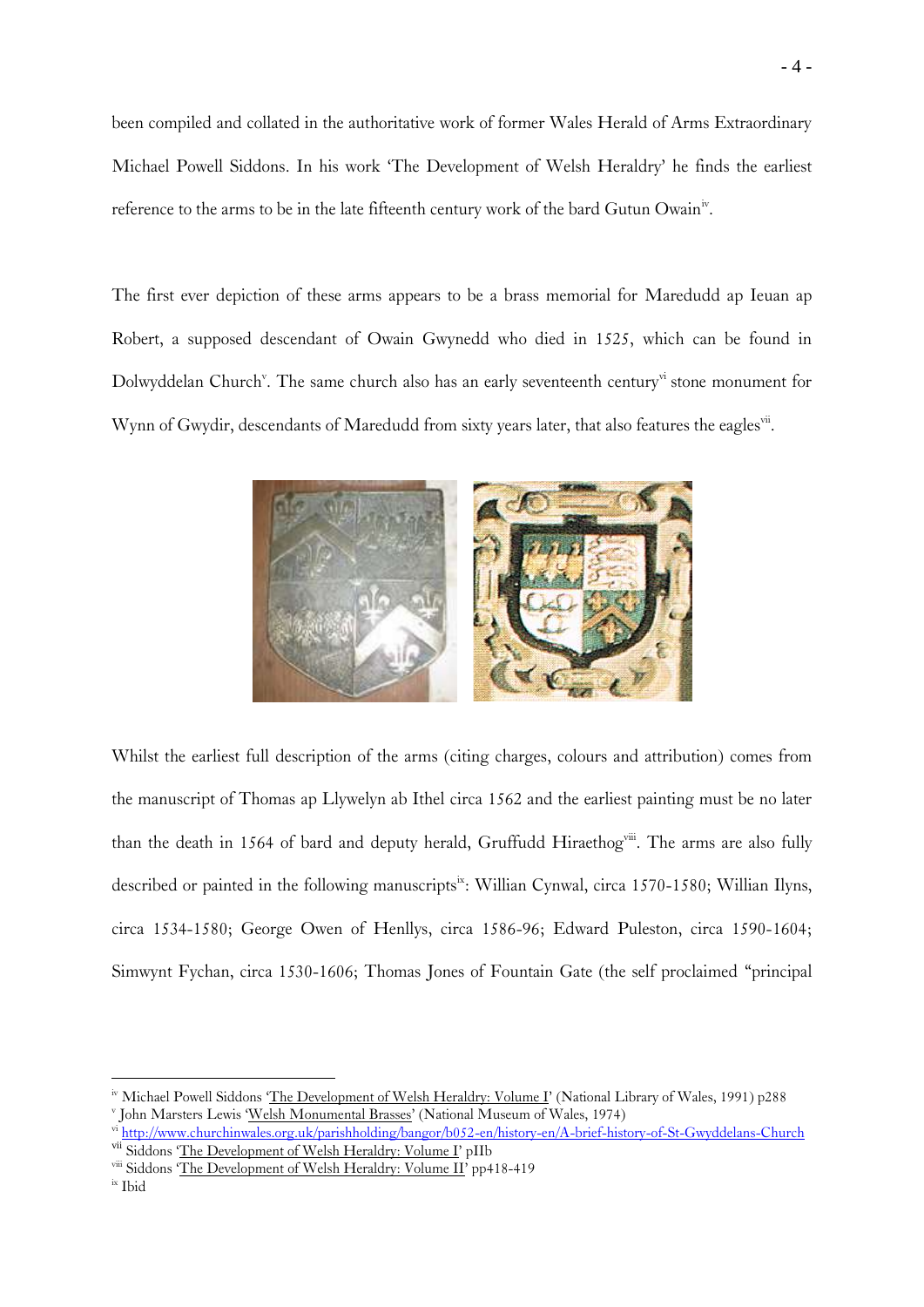herald for all Wales"), circa 1572-1608; Lewys Dwnn (bard and deputy herald), circa 1588-1613 (this was the era he conducted heraldic visitations in the area).

Another notable physical appearance comes from the Blayney Room of Gregynog Hall (in Tregynon, Montgomeryshire). In this room are a series of carvings of arms of ancient Welsh heroes from whom the Blayney family claimed descent – further illustrating the desire of Welsh nobility to prove their pedigree  $-$  including the attributed arms of Owain Gwynedd. These carvings date from  $1636^{\circ}$ .



Whilst the eagle emblem can clearly be seen to have had widespread acceptance as the symbol for Owain Gwynedd from the High Middle Ages onward, further investigation shows that the origins of the emblem may stretch further back into the history of the area.

In one theory the Eagles are often associated with the arrival of the Romans into North Wales. The Romans built the Segontium fort, located in modern day Caernarvon, in 77AD<sup>xi</sup>. The fort potentially helped inspire the name of the later town, and thus county, as 'caer' means 'fort' in Welsh, the whole name meaning 'fort opposite Môn (Anglesey)<sup>xii</sup>. Additionally it had even been speculated that the name of the town may have been connected to the title of Caesarxiii.

x <http://keithblayney.com/Blayney/Room.html>

xi [http://www.segontium.org.uk/.](http://www.segontium.org.uk/)

<sup>&</sup>lt;sup>xii</sup> Anthony David Mills 'Dictionary of British Place Names' (Oxford University Press, 2003)

xiii Frederick William Hackwood 'The Story of the Shire: Being the Lore, History and Evolution of English County Institutions' (H. Cranton, 1921) p262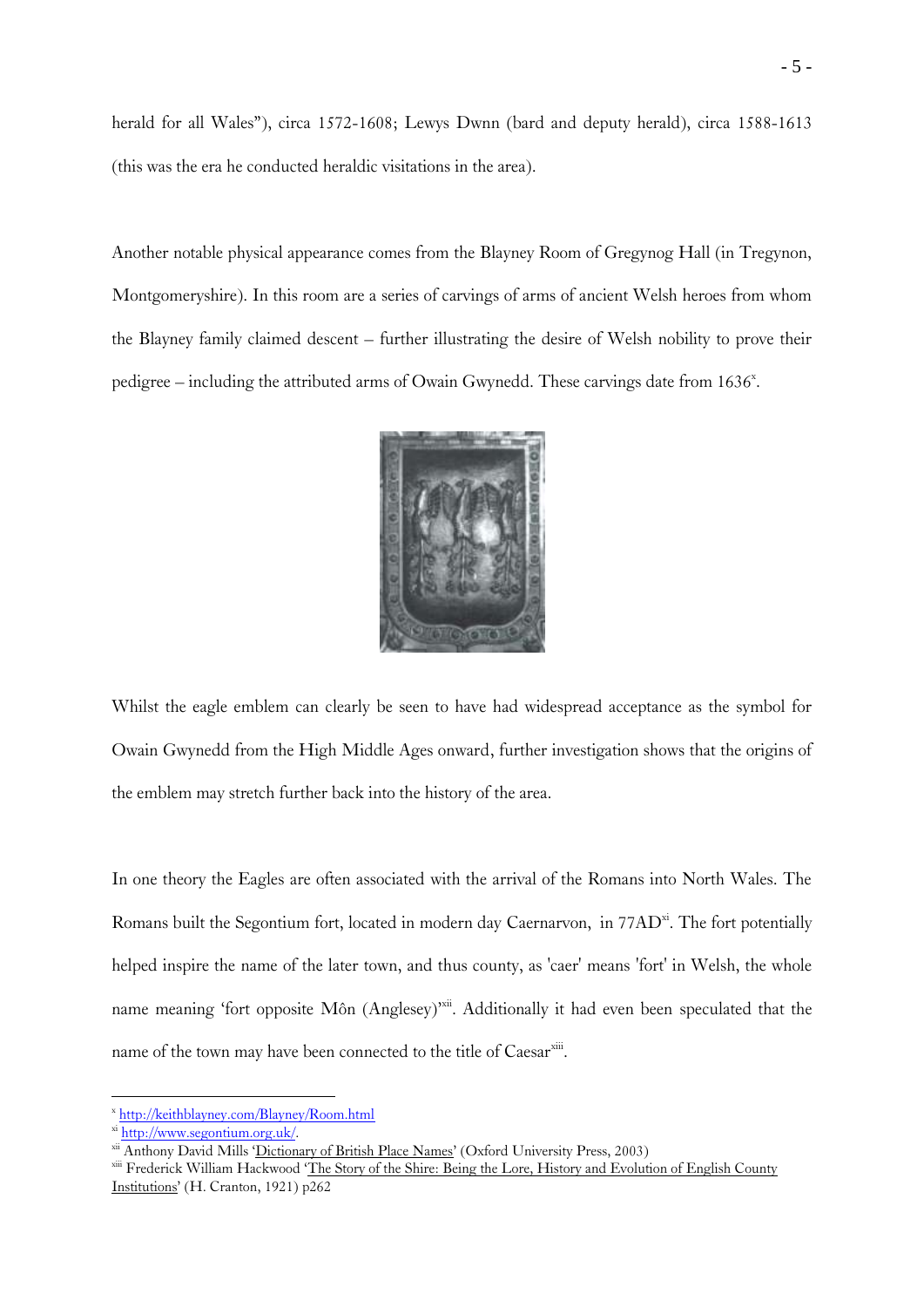Building the modern Caernarfon Castle began in 1283, it is said that during its construction the body of Roman Emperor Magnus Maximus was reportedly found<sup>xiv</sup>. A year later the Eagle Tower was completed. The Eagle Tower had three turrets that historically had a stone eagle on top as decoration<sup>xv</sup> - perhaps inspiring the eagles in fess arrangement.

The second theory as to the original origin of the eagles is drawn from the ancient Welsh folklore of the region. The ancient name for the Snowdonia region (the Snowdon Massif), at the very heart of both the ancient kingdom of Gwynedd and the county of Caernarfonshire, was 'Eryri' which translates as 'land or nest of eagles'. The eagles of this region themselves became a national emblem and according to folklore if they circled high victory would be forthcoming, but if they flew low and cried then defeat for the Welsh loomed<sup>xvi</sup>.

Furthermore these eagles were directly attributed to Owain Gwynedd himself in Bardic poetry of the time. Cynddelw Brydydd Mawr (1155-1200) was a court poet to Owain Gwynedd and in one elegy refers to him as "The golden dragon of Snowdonia of eagles' spears, The eagle of fervent warriors"xvii. Llywarch ap Llywelyn (1174-1220) claims in his poetry to Llywelyn the Great that Merlin prophesised that a heroic, English-slaying king would come from the "…lineage of the eagles of Snowdonia" which in the next line he equates with "Among the grandsons of Owain"<sup>xviii</sup>.

<u>.</u>

xiv Arnold Joseph Taylor 'The Welsh Castles of Edward I' (Continuum International Publishing Group, 1986) p78

xv Reginald Allen Brown 'Castles from the Air' (Cambridge University Press, 1989) p66

xvi James MacKillop 'Dictionary of Celtic Mythology' (Oxford University Press, 1998)

xvii Elin Jones 'Poets of the Princes: Volume III – Gwaith Cynddelw Brydydd Mawr I' (Gwasg Prifysgol Cymru, 1991)

xviii Elin Jones'Poets of the Princes: Volume V – Gwaith Llywarch ap Llywelyn 'Prydydd y Moch'' (Gwasg Prifysgol Cymru, 1989)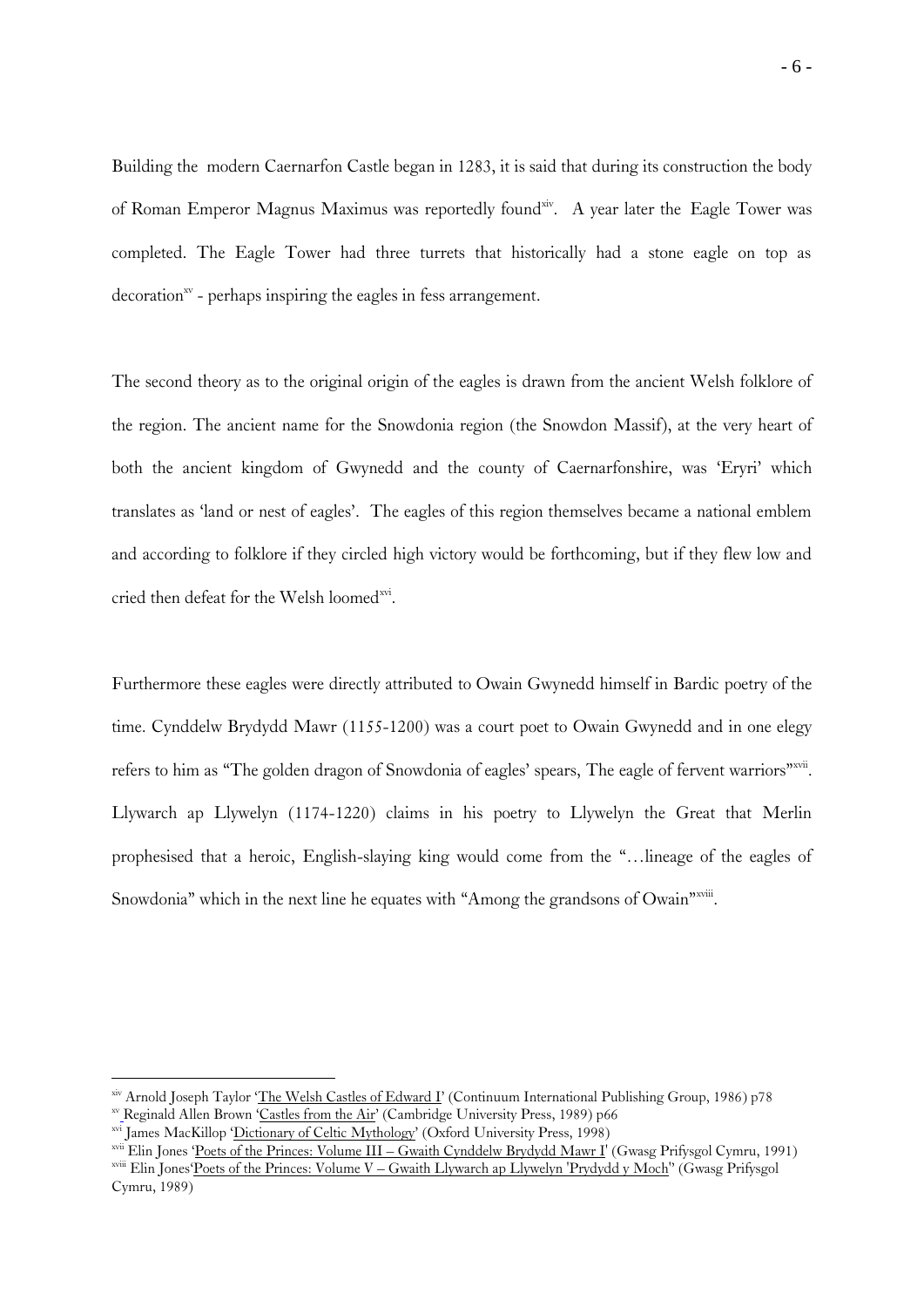Finally the Princes of Gwynedd would eventually take on the title of 'Lords of Snowdonia/Eryri<sup>xix</sup>, which when considering the Welsh name for the area would effectively make the princes 'Lords of the land of Eagles'.

It is thus safe to conclude that the exact design of the golden eagles on green is a complete design several centuries old and one that functions as a long-standing clear symbol for Owain Gwynedd. However it also becomes patently clear that the origins of the eagles both goes further back in time and lies tied to the history and nature of the area itself. It would be likely that the local use of the eagles in Roman symbolism and Welsh myth played off each other and together made them a very powerful and relevant symbol for Owain Gwynedd to be associated with.

Importantly this link does serve to imply that the eagles were a traditional symbol of the area and the people from very ancient times, even if the exact design of three golden eagles on green would not become standardised until the early sixteenth century. Over time this exact design would, in turn, become directly representative of the county of Caernarfonshire itself.

In 1415 the Battle of Agincourt was fought in which the Caernarfonshire units were reputed to have fought under a banner of three golden eagles on green in honour of Owain Gwynedd. Michael Drayton records this in his work 'The Battaile of Agincourt' in 1627<sup>xx</sup>.

By the early twentieth century the design can clearly be seen to have remained in the public consciousness as the county emblem when, in his 1920 work on county identities 'Story of the Shire',

 $x$ <sup>xix</sup> [http://en.wikipedia.org/wiki/Llywelyn\\_the\\_Great#Marital\\_problems\\_1230](http://en.wikipedia.org/wiki/Llywelyn_the_Great#Marital_problems_1230)

<sup>&</sup>lt;sup>xx</sup> Michael Drayton 'The Battaile of Agincourt' (Charles Whittingham, 1893 (first published 1627)) p33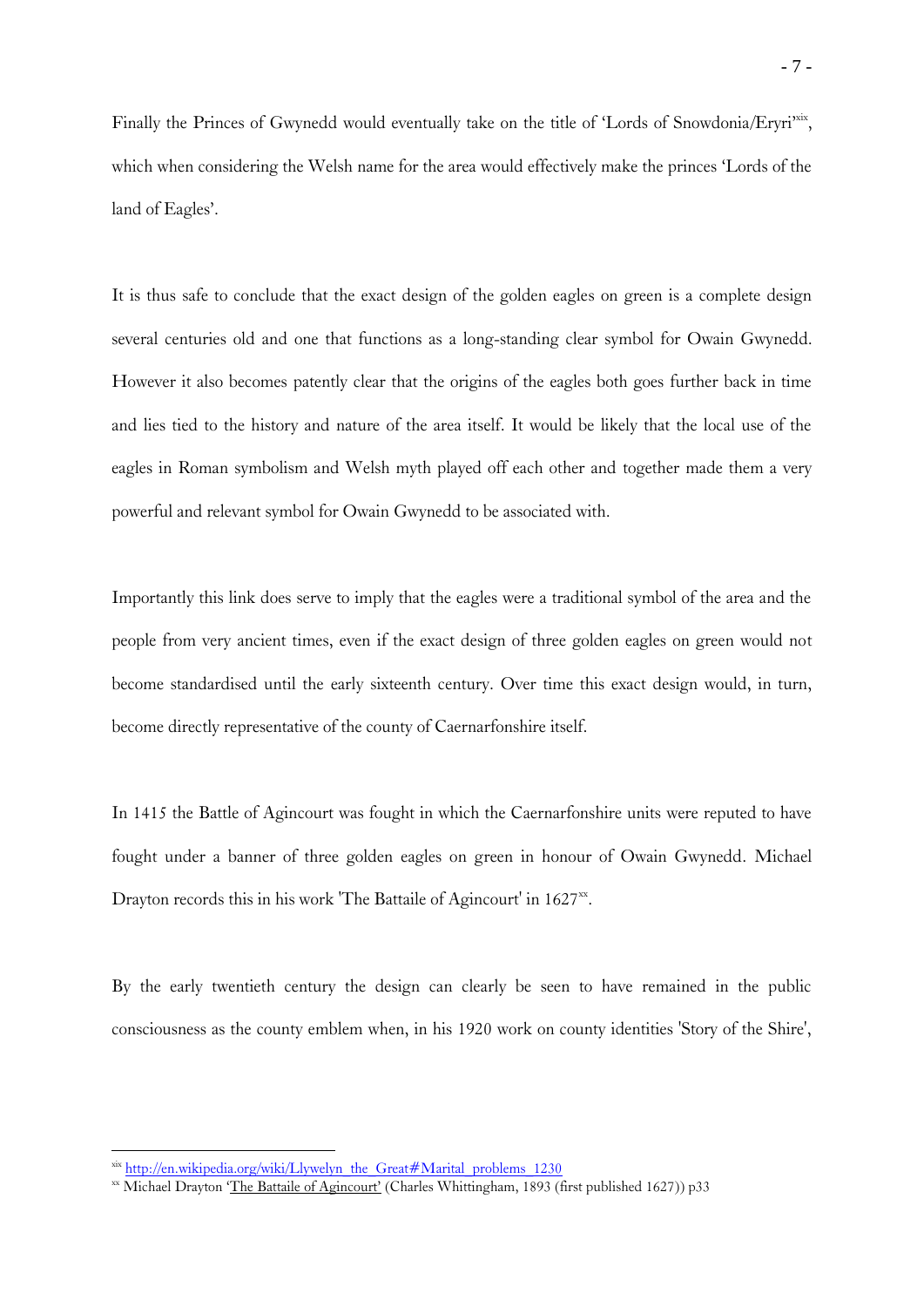Frederick Hackwood calls the three golden eagles of Caernarfonshire as an "authentic" and "significant" badge of the county, as well as reciting their association to the Romans of antiquity<sup>xxi</sup>.

Caernarfonshire County Council came into being in 1888 and at some point in its history it adopted and used the three eagles in fess on green unofficially<sup>xxii</sup>. This is recorded in C. W. Scott-Giles's 1933 'Civic Heraldry of England & Wales'.



However, he appears to attribute these arms to Caernarvon town whilst describing the town arms, which can be seen on 1903-1906 cigarette card illustrations<sup>xxiii</sup>, for the county.



When considering the proof offered by the cigarette card illustrations this seems to be a simple mix up on the part of Scott-Giles. Nonetheless even the town arms feature a golden eagle on green in the crest. The three eagles emblem were used by other county institutions as well, here featuring on a

<sup>&</sup>lt;sup>xxi</sup> Hackwood '<u>The Story of the Shire: Being the Lore, History and Evolution of English County Institutions'</u> p262

xxii Charles Wilfred Scott-Giles 'Civic Heraldry of England and Wales' (Dent, 1933) pp184-185

xxiii <http://www.briantimms.net/cigarettecards/imagesba/carnarvon.gif>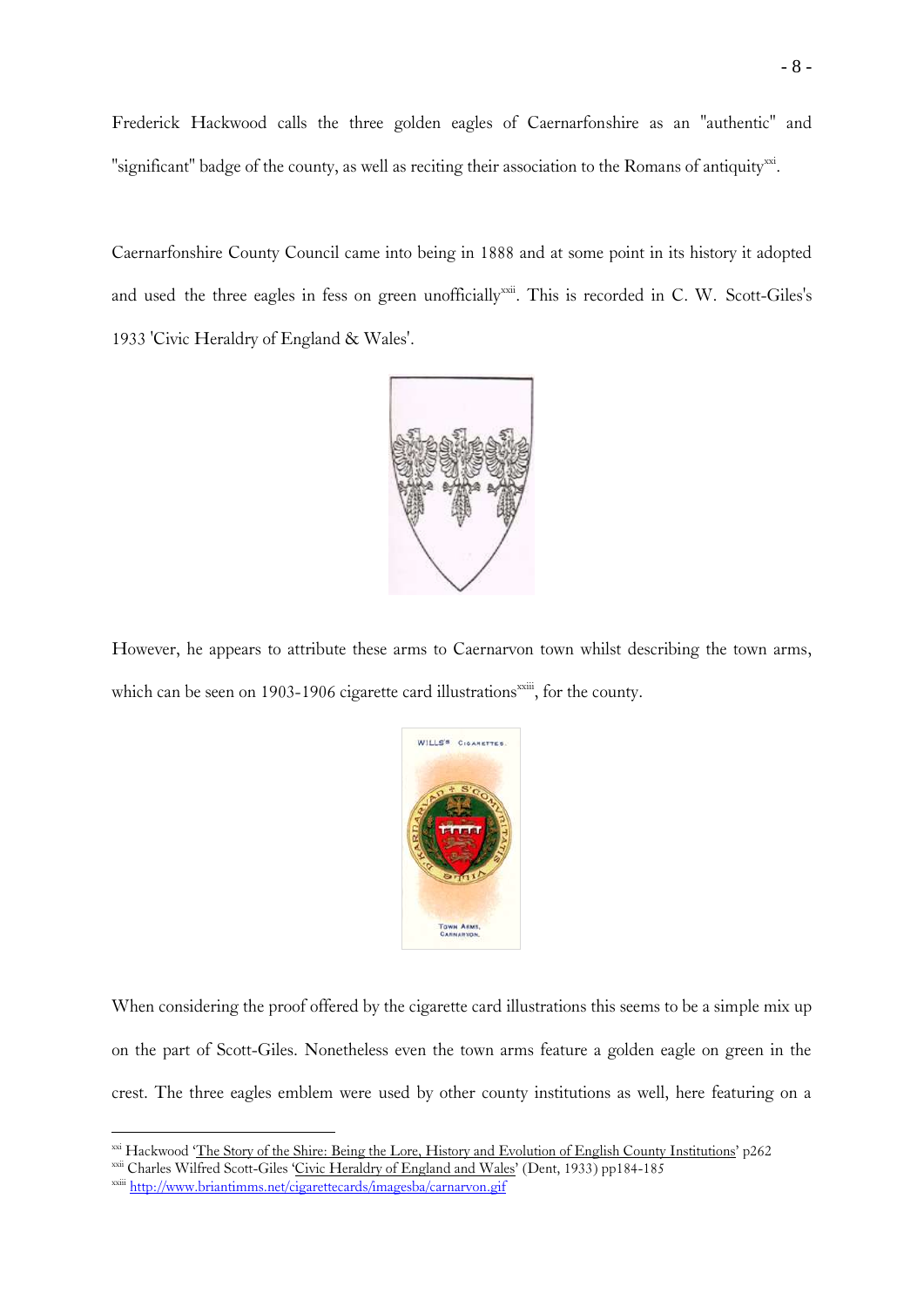1940s Caernarfonshire Police Constabulary helmet plate<sup>xxiv</sup>. (The eagles are subsequently featured in the badge of the successor of the Caernarfonshire Police – the North Wales Police<sup>xxv</sup>).



When Caernarfonshire County Council achieved official arms from the College of Arms in 1949 the three golden eagles in fess on green featured in the centre of the shield<sup>xxvi</sup>.



This shield also features in the background the arms of Owain Gwynedd's grandson, Llywelyn the Great, whose arms had already become used as the arms for the entirety of modern Wales.

xxiv <http://www.britishpolicehelmet.co.uk/id1.html>

xxv <http://www.wrexham.com/news/north-wales-police-london-riots-950.html>

xxvi [http://www.civicheraldry.co.uk/wales\\_pr74.html#caenarvonshire cc](http://www.civicheraldry.co.uk/wales_pr74.html#caenarvonshire%20cc)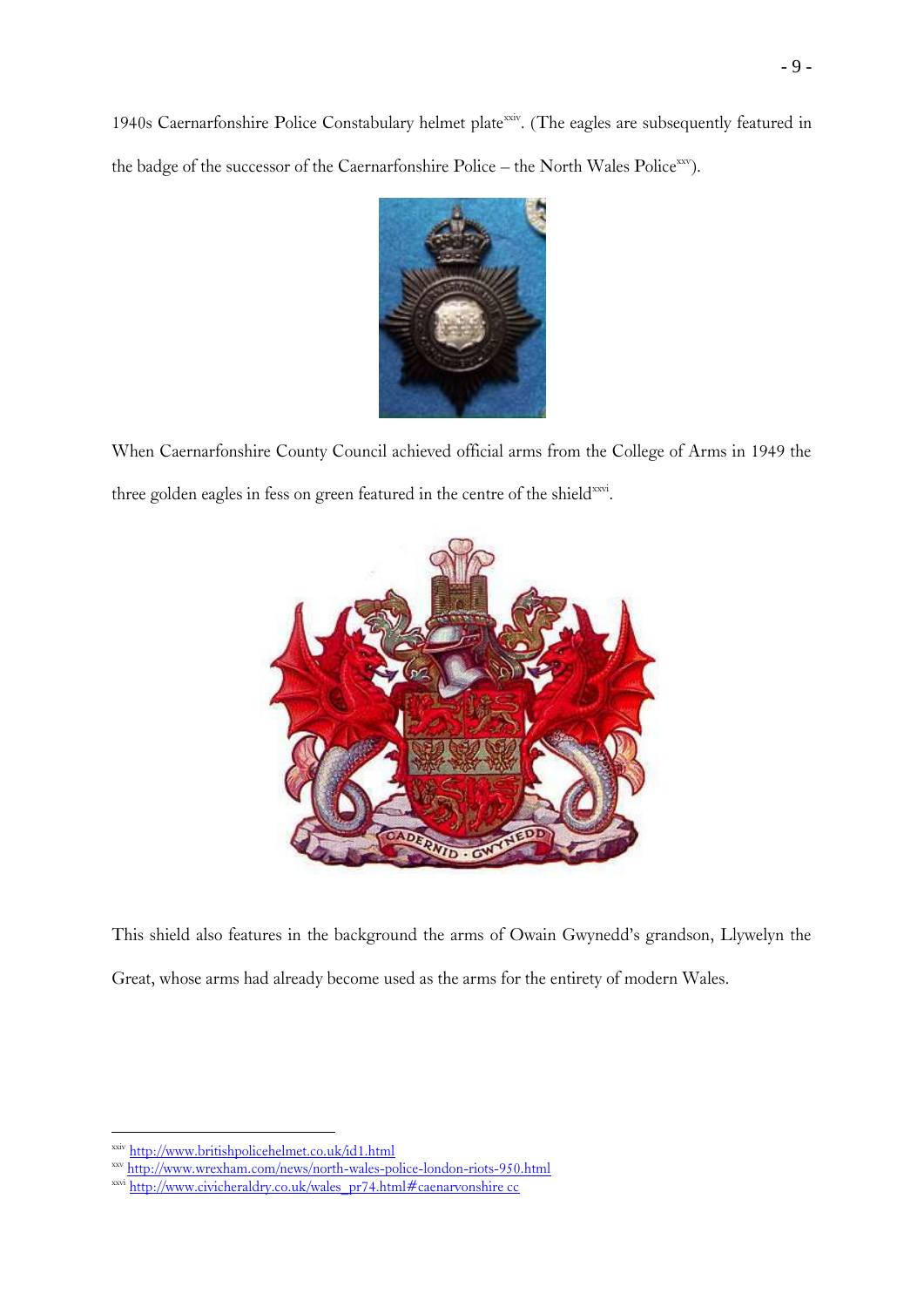As has been already mentioned previously the use of an eagle as an emblem for the area seems to have been an ancient one stretching back to ancient British folklore and Roman legacy in the area. However the use of this specific design for the county still goes back several centuries.

Whilst Drayton does mention several unlikely county banners in the rest of his 'The Battaile of Agincourt' work, some symbols do hold up owing to the pre-existence of his described device in the county in question. Caernarfonshire is one such example where it is clear that Drayton not only did not invent a new device but he had employed one with a clear link to the county. Even if there is a level of doubt as to the veracity of Drayton's account of the flag being used in the fifteenth century it is certainly true that by the time of his writing in the early seventeenth century this valid historical symbol had obviously gained acceptance as the emblem for the county. The design has remained in the public mindset and been used in passing; for example its unofficial use by the local council, until it was formally granted to Caernarfonshire County Council by the College of Arms.

Although Caernarfonshire County Council ended in 1974, the use of the design or references to it, have continued to symbolise the county. Caernarfonshire County Councils replacement, Gwynedd Council, features an eagle in its civic crest as a continued symbol of one of its constituent areas<sup>xxvii</sup>.



xxvii [http://www.civicheraldry.co.uk/wales\\_7496.html#gwynedd cc](http://www.civicheraldry.co.uk/wales_7496.html#gwynedd%20cc)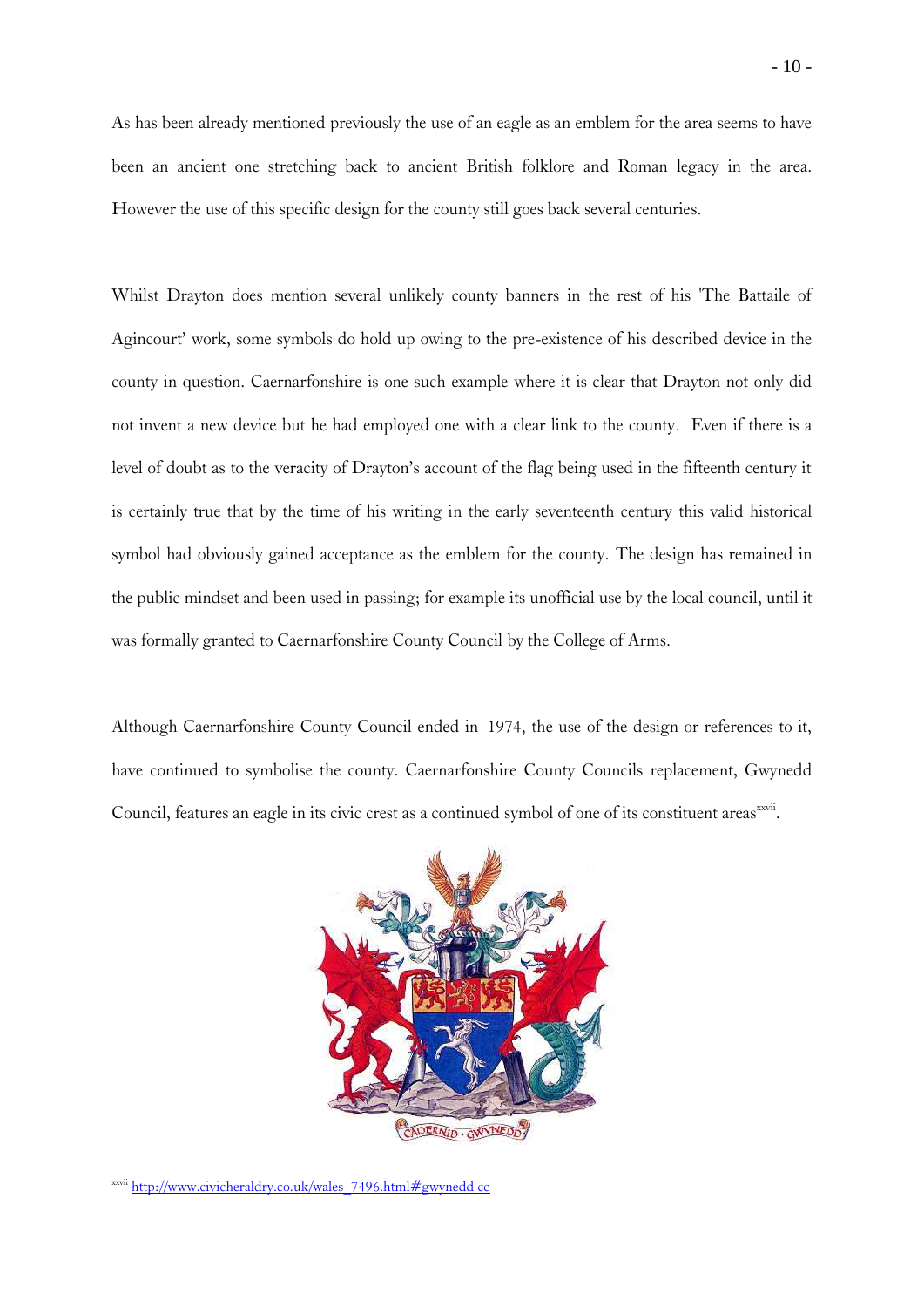The three eagles further feature in the insignia of various locally based sports entities. They can be seen in a stylised form, as the chief of the badge of Conwy Golf Club, located on the county's coastxxviii, as the emblem of Segontium Rovers Junior Football Club<sup>xxix</sup> and as a supporter in the badge of Caernarfon Town Football Clubxxx.



They also appear, again in chief, on the badge of the local secondary school, Ysgol Dyffryn Nantlle, in the town of Penygroes, located at the heart of the Caernarfonshire xxxi (and incidentally the alma mater of celebrated Opera singer Bryn Terfelxxxii.)



An old copy of the school magazine, dated from December 1968 and significantly entitled Yr Eryr (The Eagle) states that the badge was designed by the school's art teacher Mr. John Davies and

xxviii <http://www.conwygolfclub.com/>

xxix <http://www.segontiumroversjfc.org.uk/>

xxx <http://www.clubwebsite.co.uk/caernarfontown/>

xxxi <http://www.ydn.gwynedd.sch.uk/>

xxxii [http://en.wikipedia.org/wiki/Ysgol\\_Dyffryn\\_Nantlle](http://en.wikipedia.org/wiki/Ysgol_Dyffryn_Nantlle)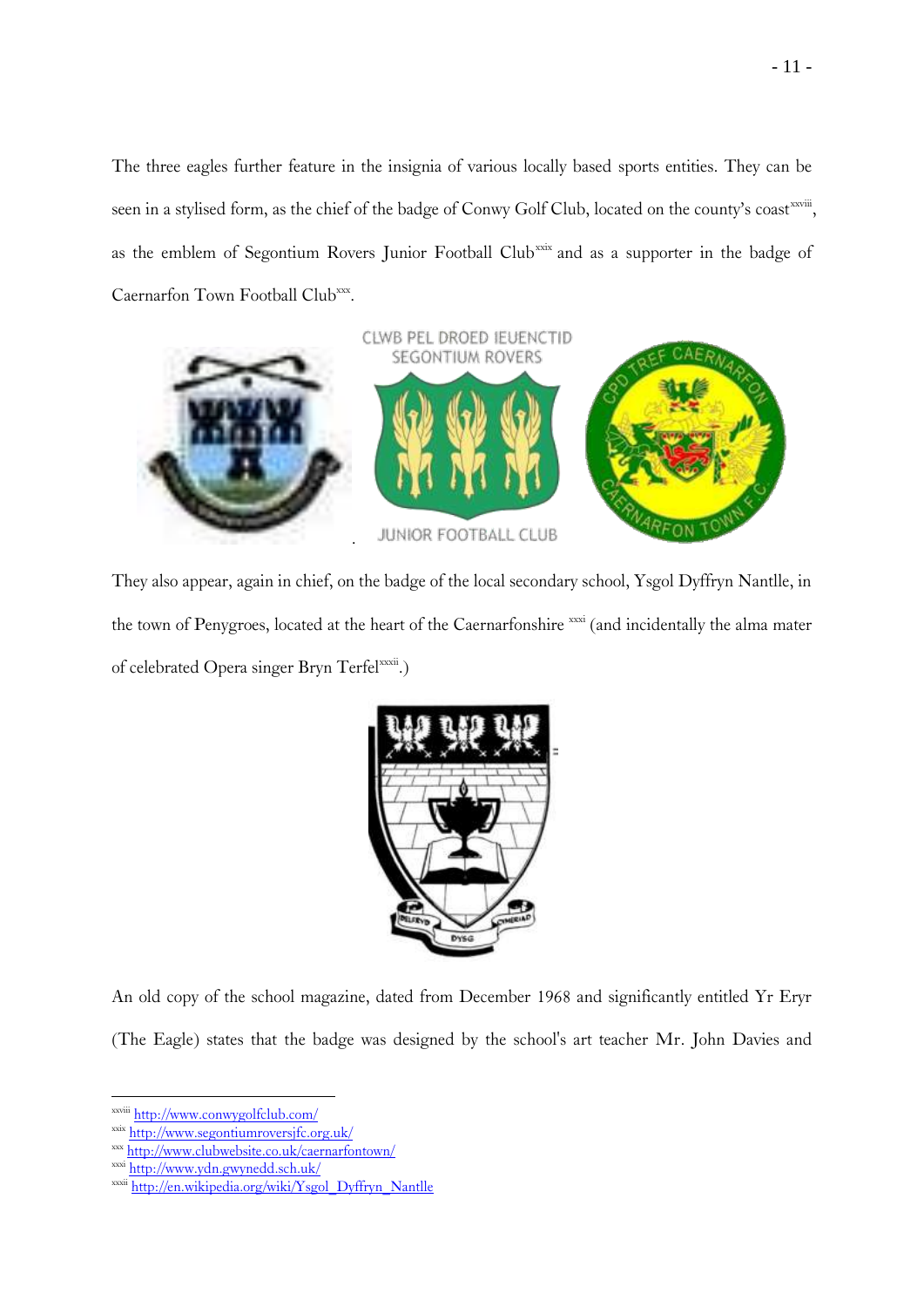The three golden eagles are also used by the organisers of the local agricultural show atop their website in one of the most unequivocal demonstrations of the association of the three eagles with the county of Caernarfonshire xxxiv.



The eagles have also been used by the military. In his "History of the Welsh Guards" by C. H. Dudley-Ward<sup>xxxv</sup> a page of illustrations of company colours includes that of number two company, where the gold eagles on green are the first element of the design, at the hoist.



<http://www.nantlle.com/hanes-pen-y-groes-yr-eryr.htm>

xxxiv <http://www.caernarfonshow.com/>

xxxv C. H. Dudley-Ward 'History of the Welsh Guards' (J Murray, 1920) p503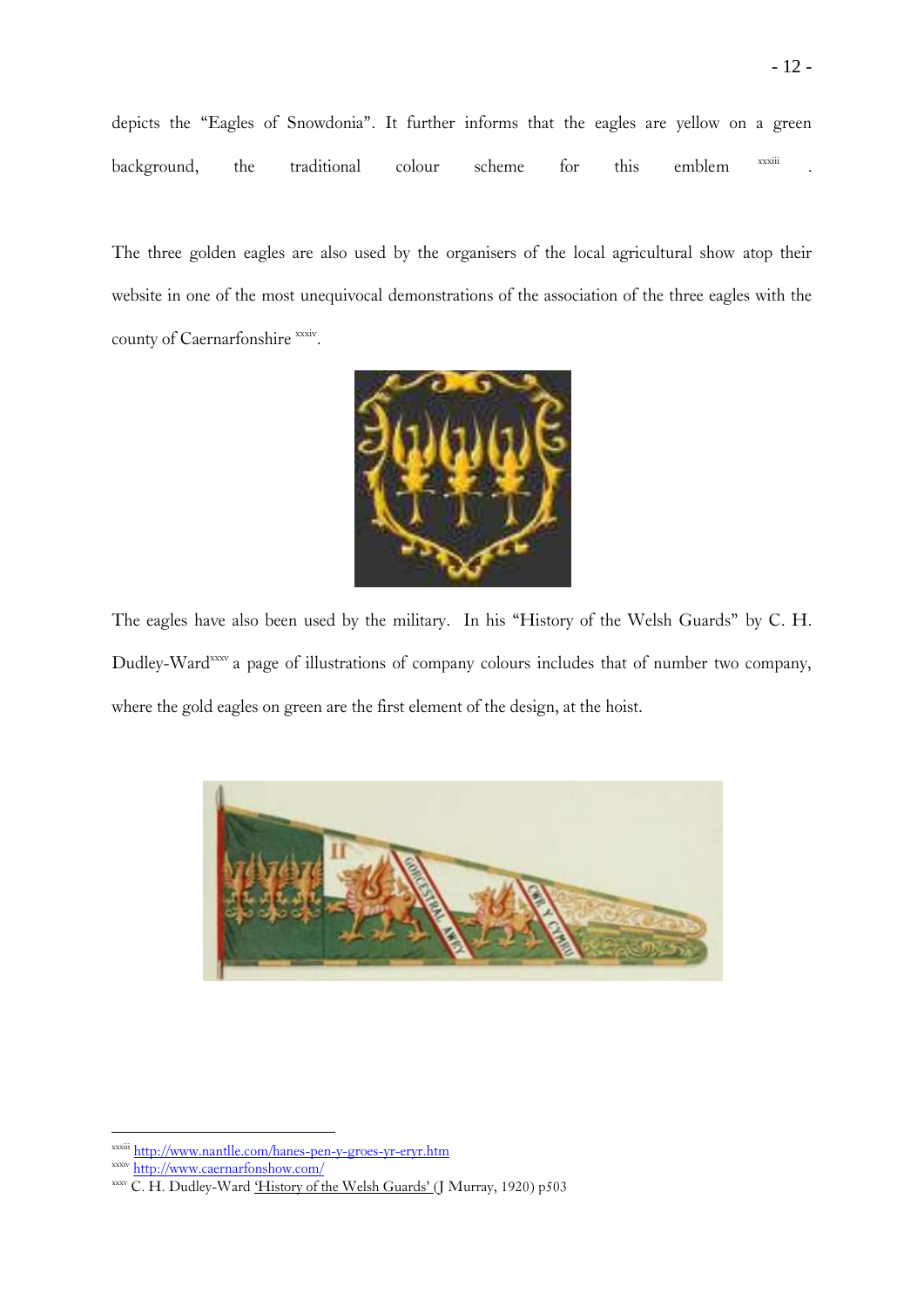Additionally Dudley-Ward makes reference to the eagles forming the personal arms<sup>xxxvi</sup> of the Wynn family (the same Wynn family as mentioned on page 4). Such personal use of an emblem is not usually a problem for the adoption of a county emblem, with many emblems indeed originating in the heraldry of the leading county aristocracy such as the famous rose of Yorkshire<sup>xxxvii</sup>. Even so it appears that the Wynn branch died out in 1915<sup>xxxviii</sup> whilst the second branch to claim direct patrilineal, the Anwyl branch<sup>xxxix</sup>, do survive to this day but use the eagles as the first of six arms quartered onto their shield $x^1$ ,  $x^i$ .

In more recent times the original banner of Owain Gwynedd has become a common suggestion to serve as a county flag for Caernarfonshire. Even before the proposal by the Association of British Counties<sup>xlii</sup>, others had independently raised the idea<sup>xliii</sup>.

Bringing the story right up to date the Association of British Counties has been contacted by a local man, Gwyndaf Parri, who has been keen to get this design flying in county and registered. Mr Parri went on to form the Caernarfonshire Association<sup>xliv</sup> and campaigned for support in the locality which he received through a number of articles in the local press<sup>xlv</sup>.

xxxvi Dudley-Ward 'History of the Welsh Guards' p495

xxxvii [http://en.wikipedia.org/wiki/White\\_Rose\\_of\\_York](http://en.wikipedia.org/wiki/White_Rose_of_York)

xxxviii <http://www.thepeerage.com/p23466.htm#i234654>

xxxix [http://en.wikipedia.org/wiki/Evan\\_Vaughan\\_Anwyl](http://en.wikipedia.org/wiki/Evan_Vaughan_Anwyl)

 $\,^{\text{xl}}$ Ibid

<sup>&</sup>lt;sup>xli</sup> Thomas Nicholas 'Annals and Antiquities of the Counties and County Families of Wales: Section V' (Longmans, Green, Reader, London, 1872) p699

xlii Jason Saber 'Flagless Counties 2011' (Association of British Counties, 2011) pp9-13

xliii[http://www.alternatehistory.com/discussion/showpost.php?s=5d12bdbba026c537fed7a5093c4d9bc5&p=3710147&po](http://www.alternatehistory.com/discussion/showpost.php?s=5d12bdbba026c537fed7a5093c4d9bc5&p=3710147&postcount=6078)  $stcount=6078$ 

xliv <http://www.caernarfonshire.org/Welcome.html>

xlv <http://www.dailypost.co.uk/>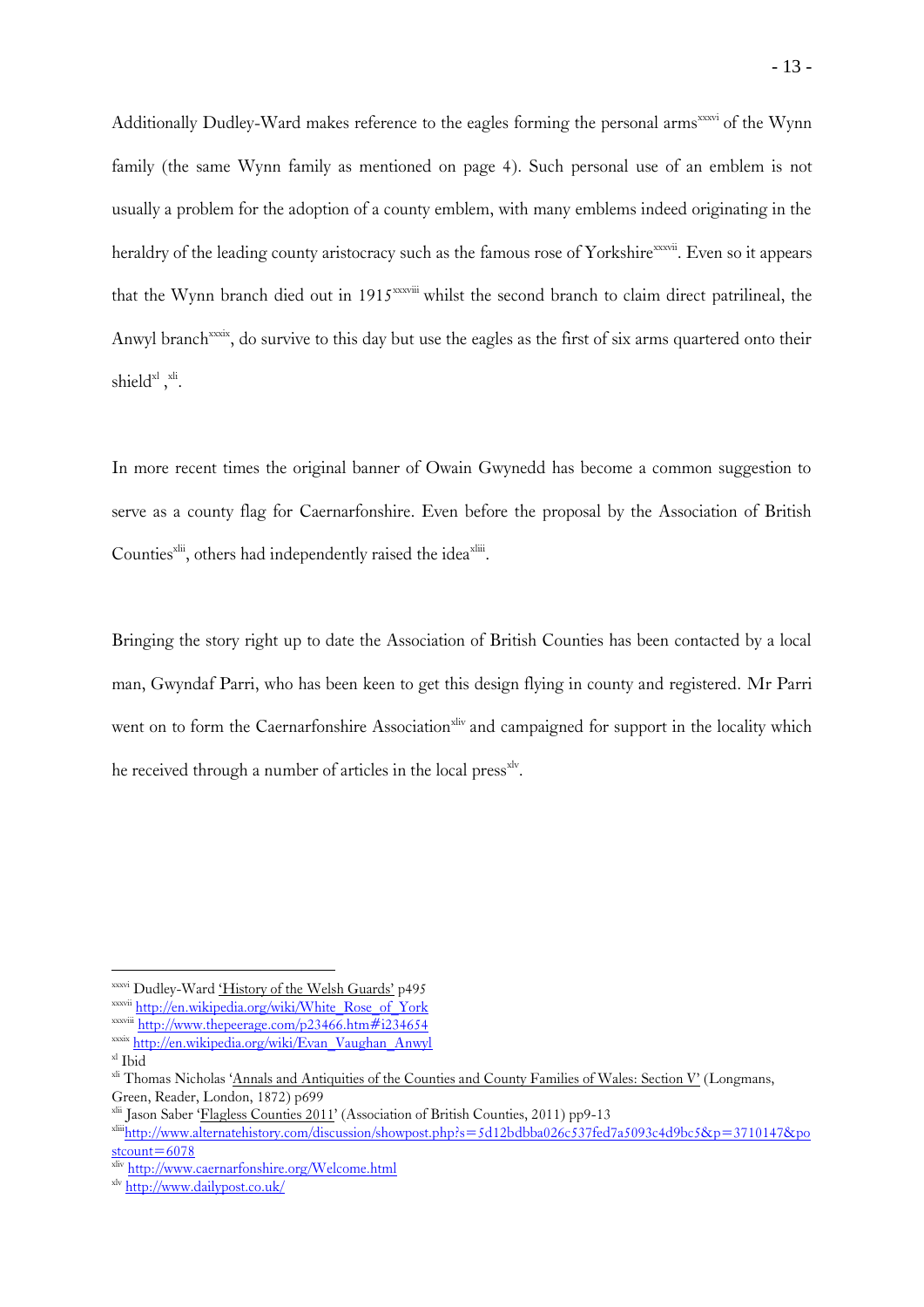

A combination of the historical evidence behind the designs association with the county and the resulting local support from the media coverage led to the Flag Institute registering the design<sup>xlvi</sup> in March 2012<sup>xlvii</sup>. The Caernarfonshire Association continue to promote the design and as of June 2012 (through their facebook page) have recorded the flag has been enthusiastically adopted in the county and flown at: Black Boy Inn (Caernarfon), Caernarfon Town Football Club, Conwy Golf Club, Electric Mountain (Llanberris), Golden Cod (Bontnewydd), Gypsy Wood Park (Bontnewydd), Indigo Jones Slate Works (Groeslon), Llandudno Town Council, Segontium Rovers Football Club, South Caernarvonshire Yacht Club, Summit of Mount Snowdon, Riverside Camping (Rhosbodrual) and the Urdd County Eisteddfodxlviii.

xlvi <http://ukflagregistry.org/wiki/index.php?title=Caernarfonshire>

xlvii [http://www.dailypost.co.uk/news/north-wales-news/2012/03/26/historic-caernarfonshire-eagles-banner-approved-](http://www.dailypost.co.uk/news/north-wales-news/2012/03/26/historic-caernarfonshire-eagles-banner-approved-55578-30622211/)[55578-30622211/](http://www.dailypost.co.uk/news/north-wales-news/2012/03/26/historic-caernarfonshire-eagles-banner-approved-55578-30622211/)

 $\frac{33376 - 300222441}{\text{Nwii } \text{http://www.facebook.com/groups/166693140097614/}}$  $\frac{33376 - 300222441}{\text{Nwii } \text{http://www.facebook.com/groups/166693140097614/}}$  $\frac{33376 - 300222441}{\text{Nwii } \text{http://www.facebook.com/groups/166693140097614/}}$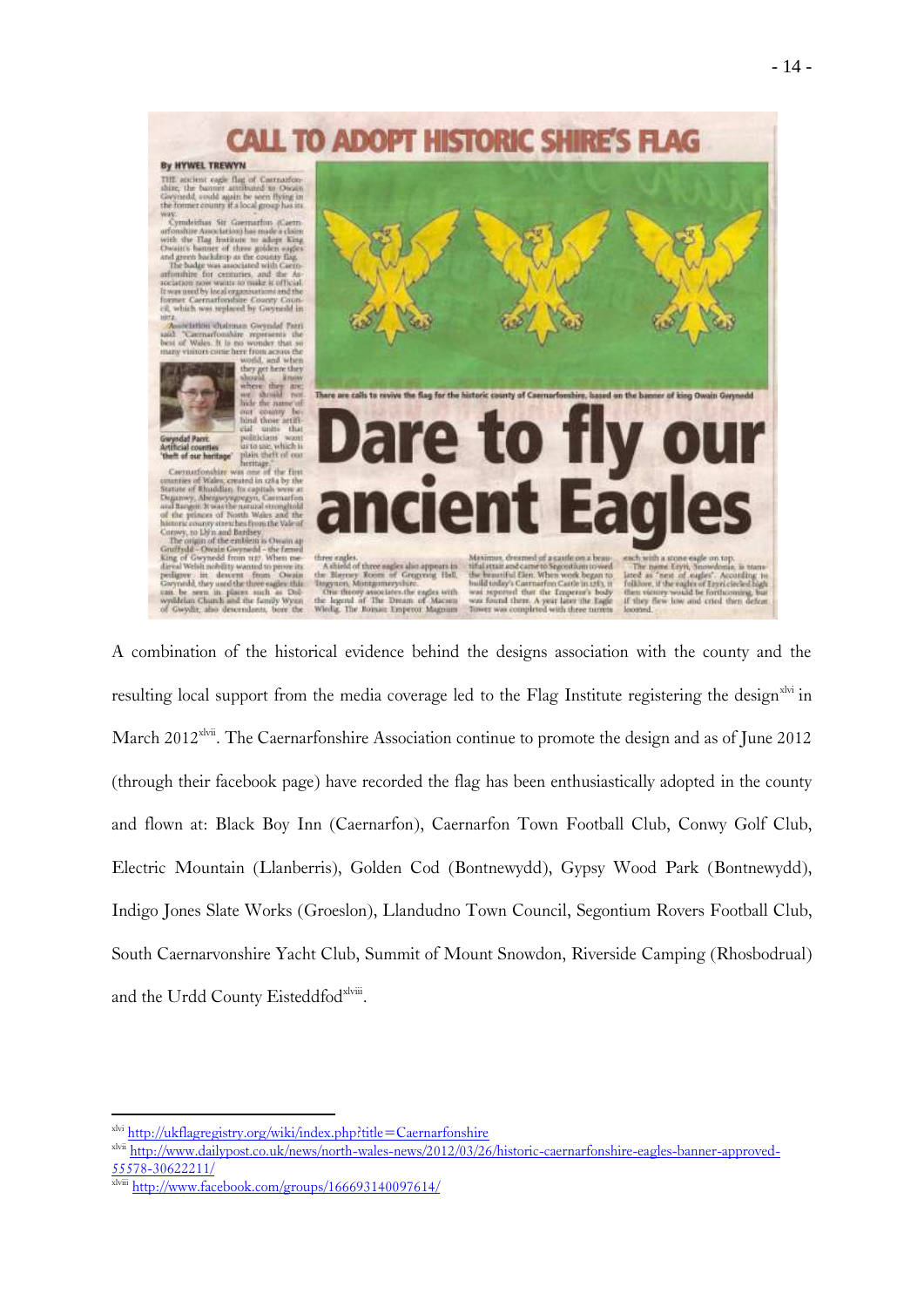In summary this essay has shown that by studying the history of the arms of Owain Gwynedd that their role as emblem for the county of Caernarfonshire is patently clear, irresistibly strong and continuously popular.

The pedigree of the design itself dates back to at least the fifteenth century and it has a strong relationship with the history of the area before this. Although originally arms attributed to a person this design has become associated with the county itself over time, much as Owain Gwynedd's grandsons' arms became those of the whole of Wales. In this case we can conclude that the design has been recognised as the county emblem from at least the early seventeenth century, if not the fifteenth century. Furthermore the design has remained an authentic and significant badge of the county to the present day and has highly relevant roots that go back millennia to the eagles of Welsh folklore and Roman antiquity.

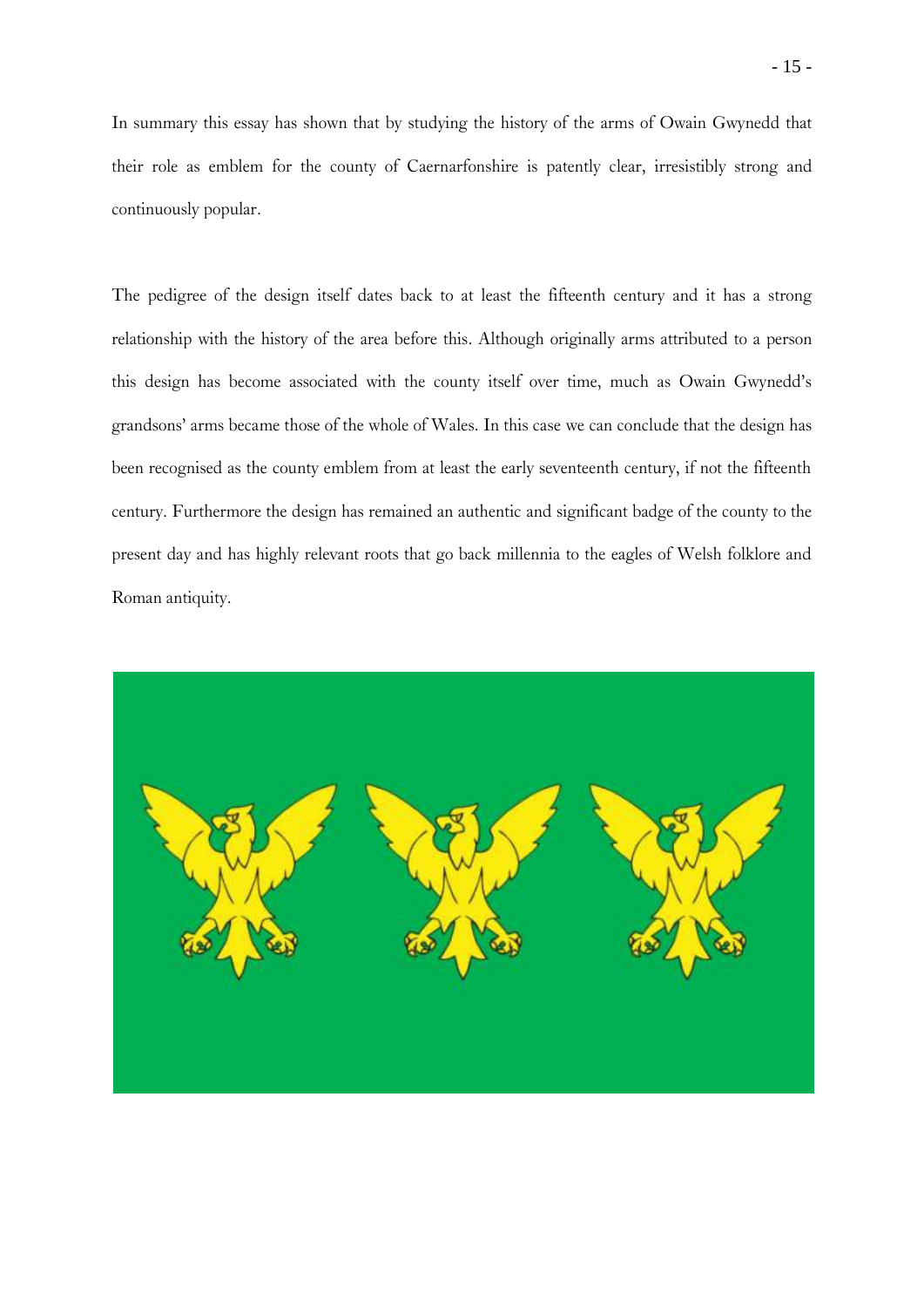#### Appendix: Timeline

- 77AD Romans built the Segontium Fort in Caernarvon
- 1100AD Owain Gwynedd likely born
- 1137AD Owain Gwynedd becomes King of Gwynedd
- 1150AD Heraldic devices introduced to Wales
- 1170AD Owain Gwynedd dies
- 1200AD Cynddelw Brydydd Mawr, first poet to associate the Snowdonia eagles with Owain, dies
- 1220AD Llywarch ap Llywelyn, poet who directly associated the eagles with Owain, dies
- 1230AD Llywelyn the Great begins to add 'Lord of Snowdon' to his styling
- 1283AD Work begins on modern Caernarvon Castle, body of Roman Emperor reportedly found
- 1284AD Eagle Tower at the Caernarvon Castle completed
- 1415AD Caernarfonshire units supposedly use the design as a flag at the Battle of Agincourt
- 1497AD Gutun Owain, who first alludes to the arms in poetry, dies.
- 1525AD Arms depicted for the first time as a memorial brass in Dolwyddelan Church
- 1562AD Thomas ap Llywelyn ab Ithel first describes the arms
- 1564AD Gruffudd Hiraethog has painted the arms by this time.
- 1627AD Drayton records the flags use for the county at Agincourt in his 'Battaile of Agincourt'
- 1636AD Arms appear as one of the series in the Blayney Room carvings
- 1888AD Caernarfonshire County Council comes into existence, uses the arms unofficially
- 1920AD Hackwood calls the design an "authentic" and "significant" county badge
- 1949AD Design featured as central element in formal grant of arms to County Council
- 2011AD ABC requests the design be registered as a traditional county flag
- 2012AD Design registered with the Flag Institute and is flown formally for the first time.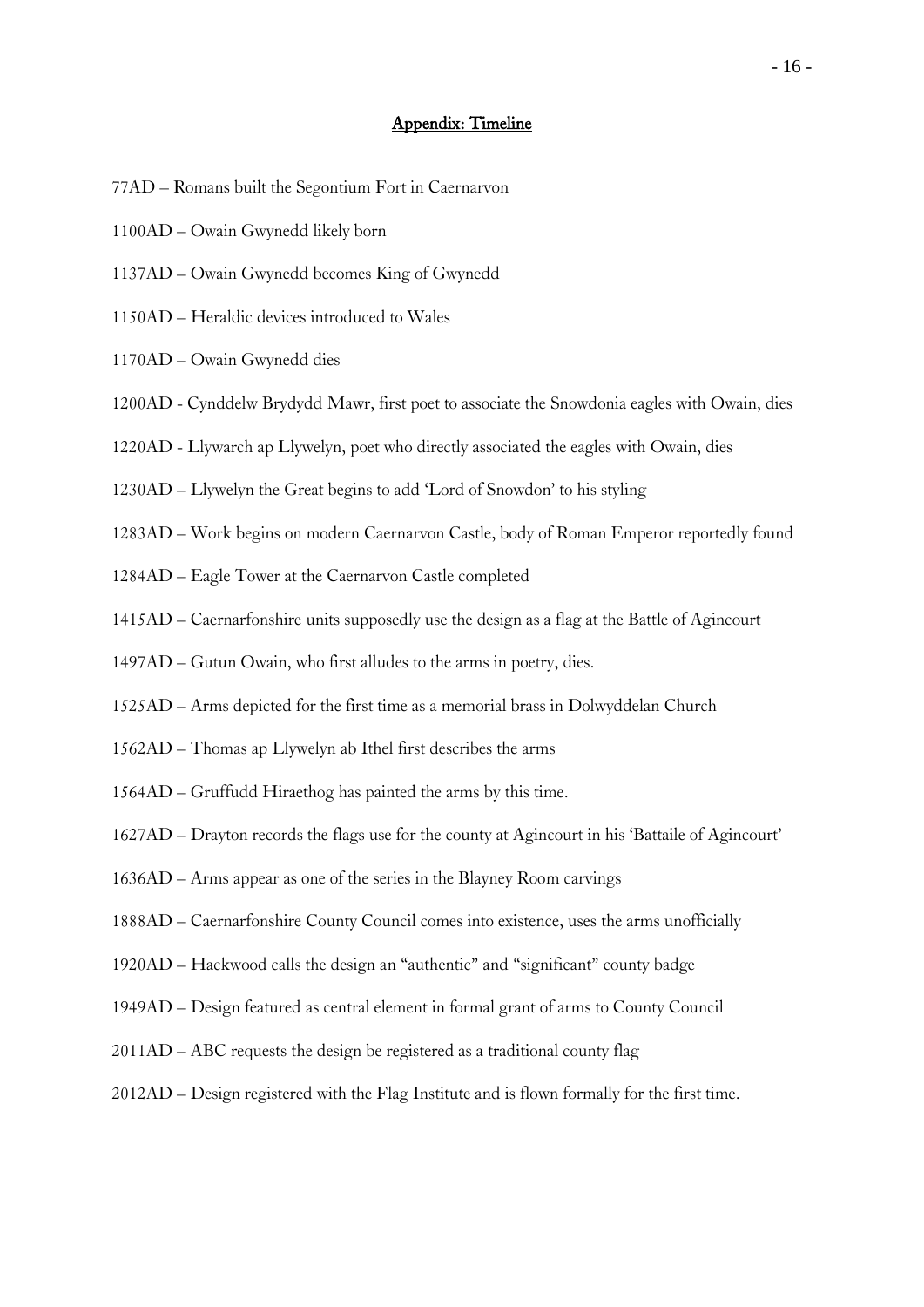### **Bibliography**

#### **Books**

Reginald Allen Brown 'Castles from the Air' (Cambridge University Press, 1989)

Michael Drayton 'The Battaile of Agincourt' (Charles Whittingham, 1893 (first published 1627))

C. H. Dudley Ward 'History of the Welsh Guards' (J Murray, 1920)

Frederick William Hackwood 'The Story of the Shire: Being the Lore, History and Evolution of English County Institutions' (H. Cranton, 1921)

Elin Jones 'Poets of the Princes: Volume III – Gwaith Cynddelw Brydydd Mawr I' (Gwasg Prifysgol Cymru, 1991)

 'Poets of the Princes: Volume IV – Gwaith Cynddelw Brydydd Mawr II' (Gwasg Prifysgol Cymru, 1995)

 'Poets of the Princes: Volume V – Gwaith Llywarch ap Llywelyn 'Prydydd y Moch'' (Gwasg Prifysgol Cymru, 1989)

Francis Jones 'The Development of Welsh Heraldry' (Heraldry Society, 1958)

James MacKillop 'Dictionary of Celtic Mythology' (Oxford University Press, 1998)

John Marsters Lewis 'Welsh Monumental Brasses' (National Museum of Wales, 1974)

Anthony David Mills 'Dictionary of British Place Names' (Oxford University Press, 2003)

Thomas Nicholas 'Annals and Antiquities of the Counties and County Families of Wales: Section V' (Longmans, Green, Reader, London, 1872)

Jason Saber 'Flagless Counties 2011' (Association of British Counties, 2011)

Charles Wilfred Scott-Giles 'Civic Heraldry of England and Wales' (Dent, 1933)

|                         | Michael Powell Siddons 'The Development of Welsh Heraldry: Volume I' (National |  |
|-------------------------|--------------------------------------------------------------------------------|--|
| Library of Wales, 1991) |                                                                                |  |
|                         | 'The Development of Welsh Heraldry: Volume II' (National                       |  |
| Library of Wales, 1991) |                                                                                |  |
|                         | 'The Development of Welsh Heraldry: Volume III' (National                      |  |
| Library of Wales, 1991) |                                                                                |  |
|                         | 'The Development of Welsh Heraldry: Volumes IV' (National                      |  |
| Library of Wales, 1991) |                                                                                |  |
|                         |                                                                                |  |
|                         | Arnold Joseph Taylor 'The Welsh Castles of Edward I' (Continuum International  |  |

Publishing Group, 1986)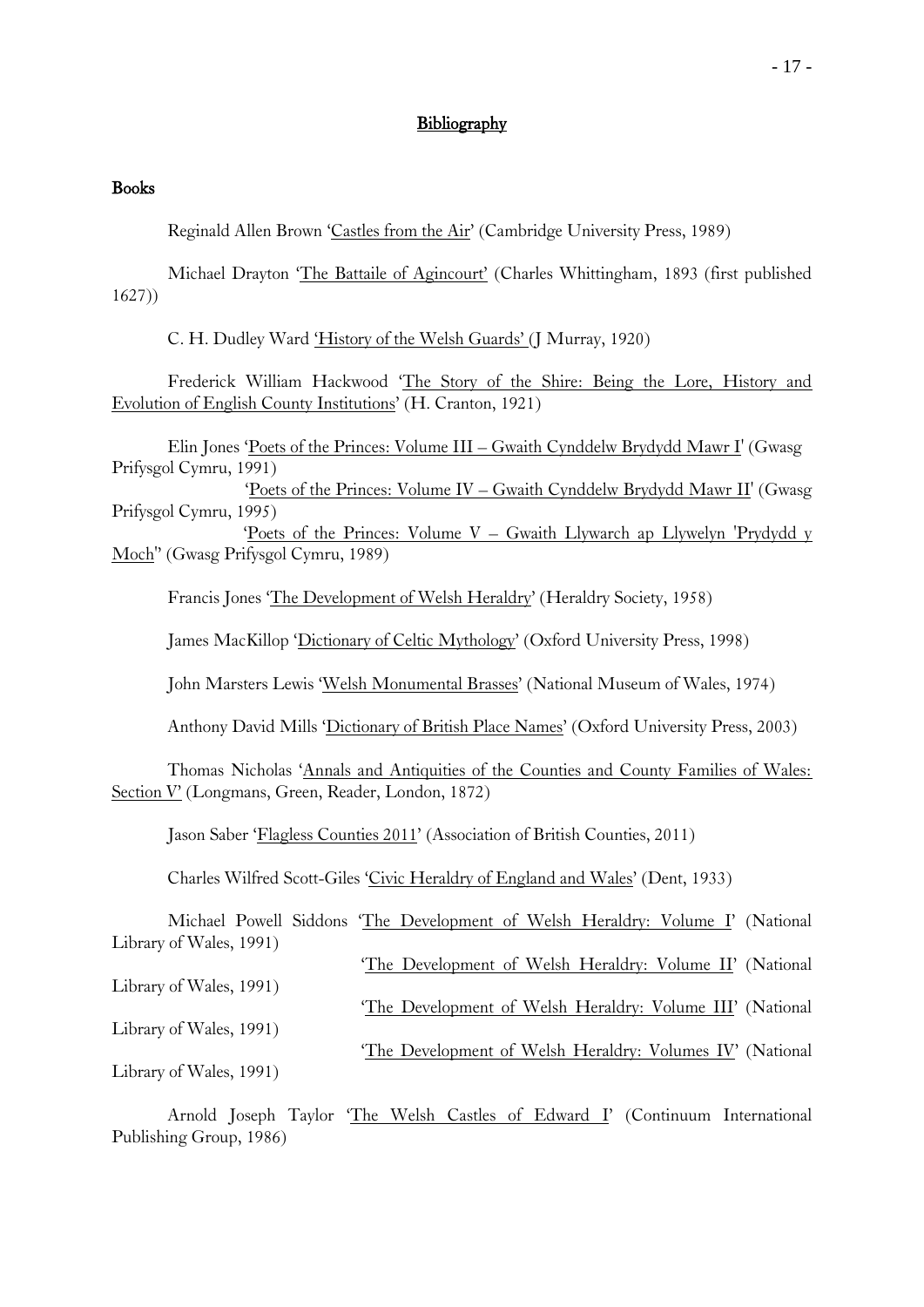## Internet

[www.alternatehistory.com/discussion/showpost.php?s=5d12bdbba026c537fed7a5093c4d9bc](http://www.alternatehistory.com/discussion/showpost.php?s=5d12bdbba026c537fed7a5093c4d9bc5&p=3710147&postcount=6078) [5&p=3710147&postcount=6078](http://www.alternatehistory.com/discussion/showpost.php?s=5d12bdbba026c537fed7a5093c4d9bc5&p=3710147&postcount=6078)

<http://www.briantimms.net/cigarettecards/imagesba/carnarvon.gif>

<http://www.britishpolicehelmet.co.uk/id1.html>

<http://www.caernarfonshire.org/Welcome.html>

<http://www.caernarfonshow.com/>

[http://www.churchinwales.org.uk/parishholding/bangor/b052-en/history-en/A-brief-history](http://www.churchinwales.org.uk/parishholding/bangor/b052-en/history-en/A-brief-history-of-St-Gwyddelans-Church)[of-St-Gwyddelans-Church](http://www.churchinwales.org.uk/parishholding/bangor/b052-en/history-en/A-brief-history-of-St-Gwyddelans-Church)

[http://www.civicheraldry.co.uk/wales\\_7496.html#gwynedd cc](http://www.civicheraldry.co.uk/wales_7496.html#gwynedd%20cc)

[http://www.civicheraldry.co.uk/wales\\_pr74.html#caenarvonshire cc](http://www.civicheraldry.co.uk/wales_pr74.html#caenarvonshire%20cc)

<http://www.clubwebsite.co.uk/caernarfontown/>

<http://www.conwygolfclub.com/>

<http://www.dailypost.co.uk/>

[http://www.dailypost.co.uk/news/north-wales-news/2012/03/26/historic-caernarfonshire](http://www.dailypost.co.uk/news/north-wales-news/2012/03/26/historic-caernarfonshire-eagles-banner-approved-55578-30622211/)[eagles-banner-approved-55578-30622211/](http://www.dailypost.co.uk/news/north-wales-news/2012/03/26/historic-caernarfonshire-eagles-banner-approved-55578-30622211/)

<http://www.facebook.com/groups/166693140097614/>

<http://www.ydn.gwynedd.sch.uk/>

<http://keithblayney.com/Blayney/Room.html>

<http://www.nantlle.com/hanes-pen-y-groes-yr-eryr.htm>

<http://www.segontium.org.uk/>

<http://www.segontiumroversjfc.org.uk/>

<http://www.thepeerage.com/p23466.htm#i234654>

<http://ukflagregistry.org/wiki/index.php?title=Caernarfonshire>

http://www.waymarking.com/waymarks/WMC6P8\_Meredith\_Memorial\_St\_Gwyddelans [Church\\_Dolwyddelan\\_Conwy\\_North\\_Wales\\_UK](http://www.waymarking.com/waymarks/WMC6P8_Meredith_Memorial_St_Gwyddelans_Church_Dolwyddelan_Conwy_North_Wales_UK)

[http://en.wikipedia.org/wiki/Evan\\_Vaughan\\_Anwyl](http://en.wikipedia.org/wiki/Evan_Vaughan_Anwyl)